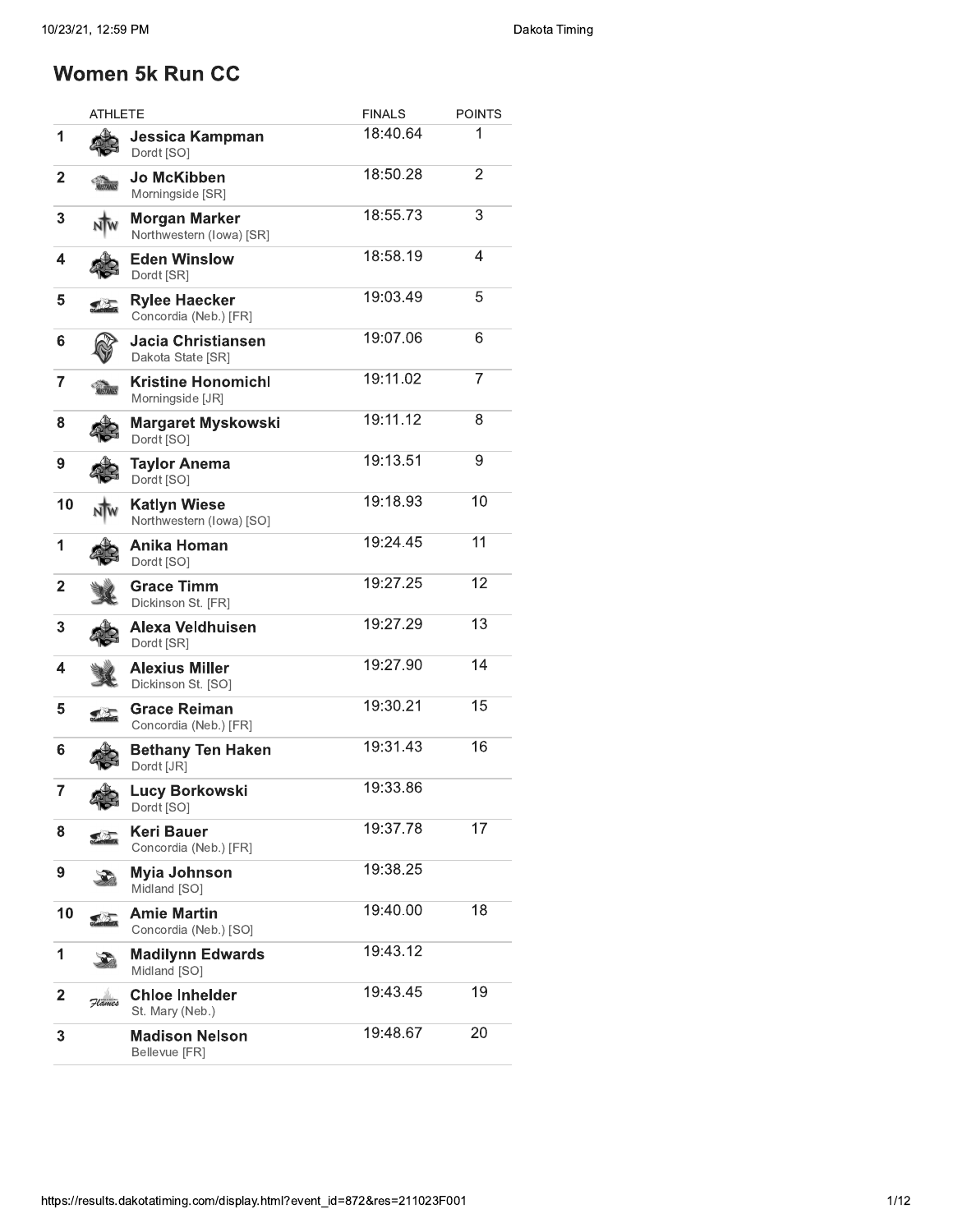|                  | 10/23/21, 12:59 PM |                                                      |          |    | Dakota Timing |
|------------------|--------------------|------------------------------------------------------|----------|----|---------------|
| 4                |                    | <b>Rhaya Kaschinske</b><br>Concordia (Neb.) [FR]     | 19:53.70 | 21 |               |
| 5                |                    | Tenna Beel<br>Morningside [SR]                       | 19:57.99 | 22 |               |
| 6                |                    | Kaia Richmond<br>Concordia (Neb.) [FR]               | 19:59.74 | 23 |               |
| $\overline{7}$   |                    | <b>Elyse Kuperus</b><br>Dordt [SR]                   | 20:00.95 |    |               |
| 8                |                    | <b>Jasmine Barnes</b><br>Valley City State [FR]      | 20:02.78 |    |               |
| $\boldsymbol{9}$ | Flames             | Alyssa Burk<br>St. Mary (Neb.)                       | 20:03.27 | 24 |               |
| 10               |                    | Kylahn Heritage<br>Concordia (Neb.) [SO]             | 20:09.12 | 25 |               |
| 1                |                    | <b>Greichaly Kaster</b><br>Dordt [JR]                | 20:11.75 |    |               |
| $\mathbf{2}$     |                    | <b>Whitney Minderhoud</b><br>Dordt [SO]              | 20:14.53 |    |               |
| 3                |                    | <b>Brenda Cheboi</b><br>Dordt [FR]                   | 20:15.98 |    |               |
| 4                |                    | <b>Mary Kate LeLoux</b><br>Dordt [SR]                | 20:16.96 |    |               |
| 5                |                    | Jada Anderson<br>Dakota State [SO]                   | 20:18.27 | 26 |               |
| 6                |                    | <b>Hallie Hemminway</b><br>Dickinson St. [FR]        | 20:19.64 | 27 |               |
| $\overline{7}$   |                    | <b>Tirzah Wittenberg</b><br>Northwestern (lowa) [SO] | 20:21.16 | 28 |               |
| 8                |                    | <b>Piper Perez</b><br>Dickinson St. [SO]             | 20:22.85 | 29 |               |
| 9                |                    | Abi DeLoach<br>Concordia (Neb.) [JR]                 | 20:26.07 |    |               |
| 10               |                    | <b>Emma Peck</b><br>St. Mary (Neb.)                  | 20:29.08 | 30 |               |
| $\mathbf 1$      |                    | <b>Caitlin Alberts</b><br>Northwestern (lowa) [FR]   | 20:32.67 | 31 |               |
| $\mathbf{2}$     |                    | <b>Emma Haley</b><br>Northwestern (lowa) [FR]        | 20:32.81 | 32 |               |
| 3                |                    | <b>Katelyn Nix</b><br>Concordia (Neb.) [FR]          | 20:33.19 |    |               |
| 4                |                    | <b>Sarah Griffis</b><br>Dickinson St. [SO]           | 20:37.40 | 33 |               |
| 5                |                    | <b>Courtney Wright</b><br>Concordia (Neb.) [FR]      | 20:39.54 |    |               |
| 6                |                    | <b>Lindsey Groen</b><br>Northwestern (lowa) [SR]     | 20:39.86 | 34 |               |
| 7                | Flames             | <b>Maddie Coufal</b><br>St. Mary (Neb.)              | 20:40.94 | 35 |               |
| 8                |                    | Zoey Stroop<br>Dickinson St. [FR]                    | 20:46.53 | 36 |               |
|                  |                    |                                                      |          |    |               |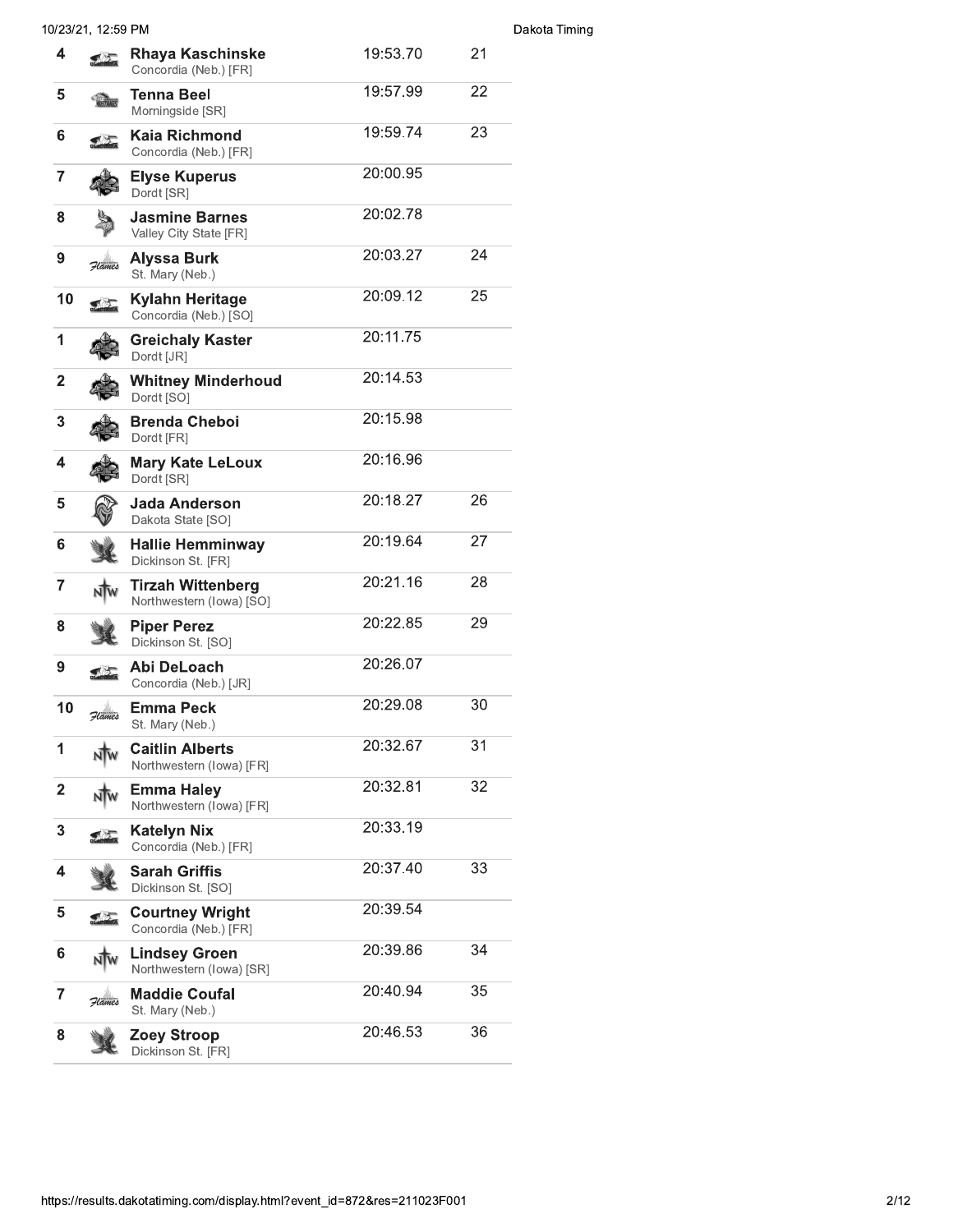|                 | 10/23/21, 12:59 PM |                                                |          |    | Dakota Timing |
|-----------------|--------------------|------------------------------------------------|----------|----|---------------|
| 9               |                    | Lorelei Hayden<br>Bellevue [SO]                | 20:46.68 | 37 |               |
| 10              |                    | <b>Sydney Stiemsma</b><br>Dordt [SR]           | 20:47.88 |    |               |
| 1               | Flames             | <b>Jocelyn Farhar</b><br>St. Mary (Neb.) [FR]  | 20:51.59 | 38 |               |
| $\mathbf{2}$    |                    | <b>Juliette Rios</b><br>Dakota State [SR]      | 20:53.27 | 39 |               |
| 3               |                    | <b>Annika Brands</b><br>Dordt [SR]             | 20:53.52 |    |               |
| 4               |                    | <b>Sarah Bosch</b><br>Morningside [JR]         | 20:54.37 | 40 |               |
| 5               |                    | Alexa Fredericksen<br>Dordt [SO]               | 20:54.83 |    |               |
| 6               | Flames             | <b>Kelsey Musgjerd</b><br>St. Mary (Neb.)      | 20:56.70 | 41 |               |
| 7               |                    | <b>Monica Olson</b><br>Morningside [SO]        | 20:57.43 | 42 |               |
| 8               |                    | Julia Fehr<br>Northwestern (lowa) [FR]         | 20:59.60 | 43 |               |
| 9               |                    | <b>Haylie Oberlander</b><br>Dickinson St. [SO] | 21:05.06 | 44 |               |
| 10              |                    | <b>Kelly Kotsier</b><br>Dordt [JR]             | 21:06.92 |    |               |
| 1               |                    | <b>Paige Erbstoesser</b><br>Jamestown [FR]     | 21:09.44 |    |               |
| $\mathbf{2}$    |                    | <b>Rachel Barkema</b><br>Morningside [SR]      | 21:11.68 | 45 |               |
| 3               |                    | <b>Tiana Schroeder</b><br>Dordt [SR]           | 21:12.07 |    |               |
| 4               |                    | <b>Sadie Feucht</b><br>Dordt [FR]              | 21:13.16 |    |               |
| 5               |                    | <b>Hailey Louw</b><br>Northwestern (lowa) [SR] | 21:14.96 |    |               |
| $6\phantom{1}6$ |                    | <b>Taylor Sporrer</b><br>Morningside [SO]      | 21:15.96 | 46 |               |
| 7               | Flames             | <b>Autumn Simons</b><br>St. Mary (Neb.) [FR]   | 21:20.17 | 47 |               |
| 8               |                    | <b>Caroline Feig</b><br>Bellevue [JR]          | 21:21.86 | 48 |               |
| 9               | LUNCERS            | <b>Kiah Trainor</b><br>Mount Marty [SO]        | 21:22.05 | 49 |               |
| 10              |                    | <b>Grace Oberg</b><br>Concordia (Neb.) [FR]    | 21:23.33 |    |               |
| 1               |                    | Olivia Anderson<br>Northwestern (lowa) [FR]    | 21:24.02 |    |               |
| $\overline{2}$  | スクラ                | <b>Aubrey Rathke</b><br>Concordia (Neb.) [FR]  | 21:29.38 |    |               |
| 3               |                    | <b>Alana Wickering</b><br>Waldorf [JR]         | 21:31.69 | 50 |               |
|                 |                    |                                                |          |    |               |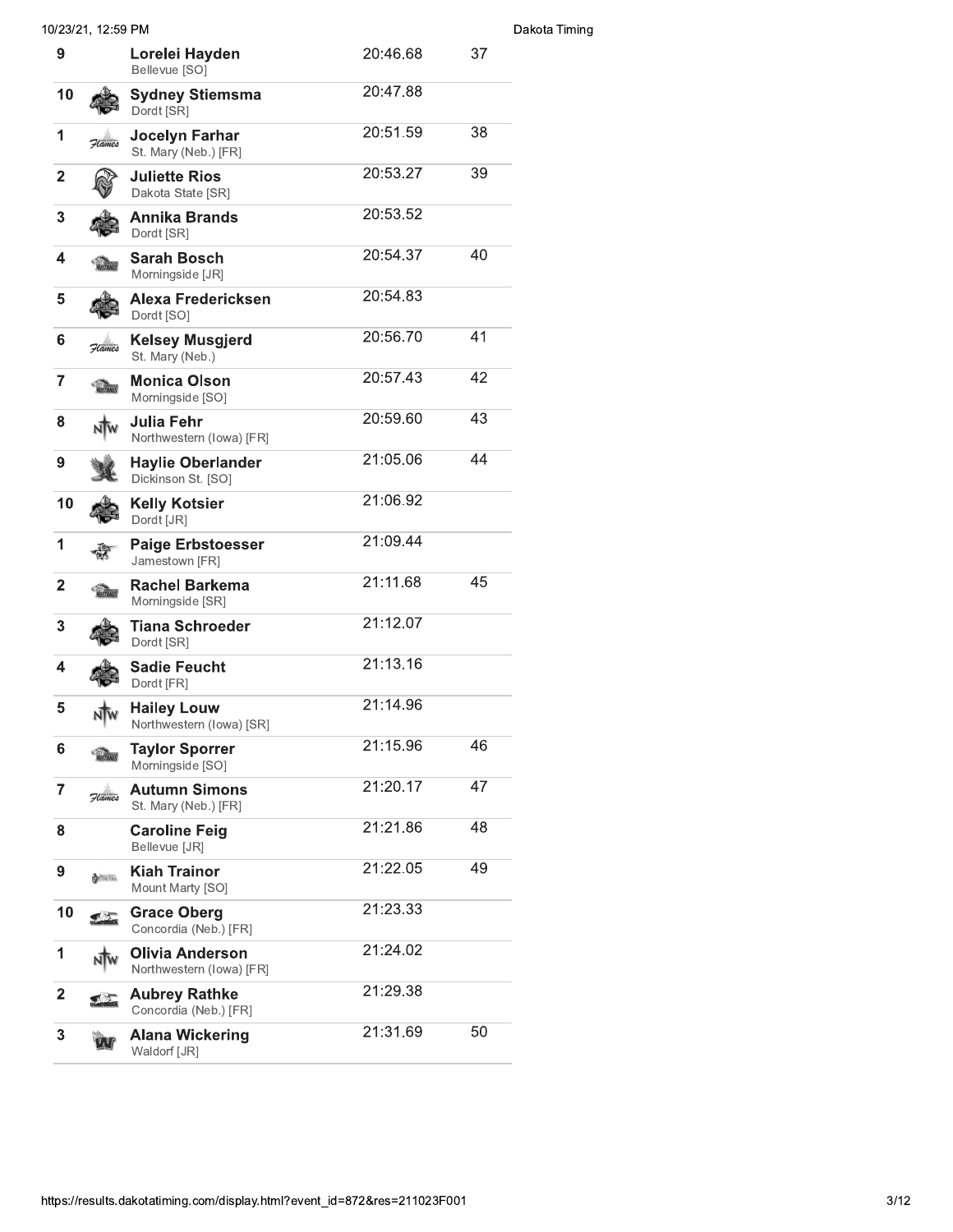| 10/23/21, 12:59 PM |                                                  |          |          |
|--------------------|--------------------------------------------------|----------|----------|
|                    | <b>Grace Pennekamp</b><br>Concordia (Neb.) [FR]  | 21:32.02 |          |
|                    | Ali Cunningham<br>Dickinson St. [FR]             | 21:36.38 |          |
|                    | <b>Mary Pennekamp</b><br>Concordia (Neb.) [FR]   | 21:42.10 |          |
|                    | <b>Alisiara Hobbs</b><br>Bellevue [JR]           | 21:43.75 | 51       |
|                    | <b>Sarah Felten</b><br>Bellevue [FR]             | 21:45.37 | 52       |
|                    | <b>Sherryl Rowe</b><br>Dordt [SO]                | 21:48.45 |          |
| Flames             | <b>Grace Blum</b><br>St. Mary (Neb.)             | 21:49.99 |          |
| Flames             | <b>Skylar Ueding</b><br>St. Mary (Neb.) [FR]     | 21:50.35 |          |
|                    | <b>Rachel Kenny</b><br>Morningside [JR]          | 21:50.36 |          |
|                    | <b>Sarah Perez</b><br>Morningside [FR]           | 21:53.62 |          |
|                    | <b>Emily Greve</b><br>Dakota State [FR]          | 21:55.34 | 53       |
|                    | <b>Saddie Palmquist</b><br>Dakota State [FR]     | 21:56.12 | 54       |
|                    | <b>Lauren Dawson</b><br>Concordia (Neb.) [FR]    | 21:56.78 |          |
| <b>EL LINCERS</b>  | <b>Tayler Carlson</b><br>Mount Marty [SR]        | 21:57.25 | 55       |
|                    | <b>Danielle Wood</b><br>Waldorf [FR]             | 21:59.03 | 56       |
| LANCERS            | <b>Emma Neises</b><br>Mount Marty [FR]           | 22:00.75 | 57       |
|                    | <b>Tabitha VanEssen</b><br>Dordt [FR]            | 22:03.42 |          |
| <b>VUSTANGS</b>    | <b>Michelle Sanchez</b><br>Morningside [SO]      | 22:09.93 |          |
| <b>YUSTANES</b>    | <b>Emily Chicoine</b><br>Morningside [SO]        |          |          |
|                    | <b>Emily Hatlewick</b><br>Valley City State [FR] | 22:19.62 |          |
|                    | <b>Lauren Kern</b><br>Waldorf [SO]               | 22:20.29 | 58       |
|                    | <b>Elsie Bartels</b><br>Dordt [FR]               | 22:31.22 |          |
|                    | <b>Elise Cummins</b><br>Jamestown [FR]           | 22:42.40 |          |
|                    | <b>Delanie Coady</b><br>Northwestern (lowa) [JR] | 22:52.67 |          |
| LANCERS            | <b>Gracie Rippen</b><br>Mount Marty [JR]         | 22:52.91 | 59       |
|                    |                                                  |          | 22:10.44 |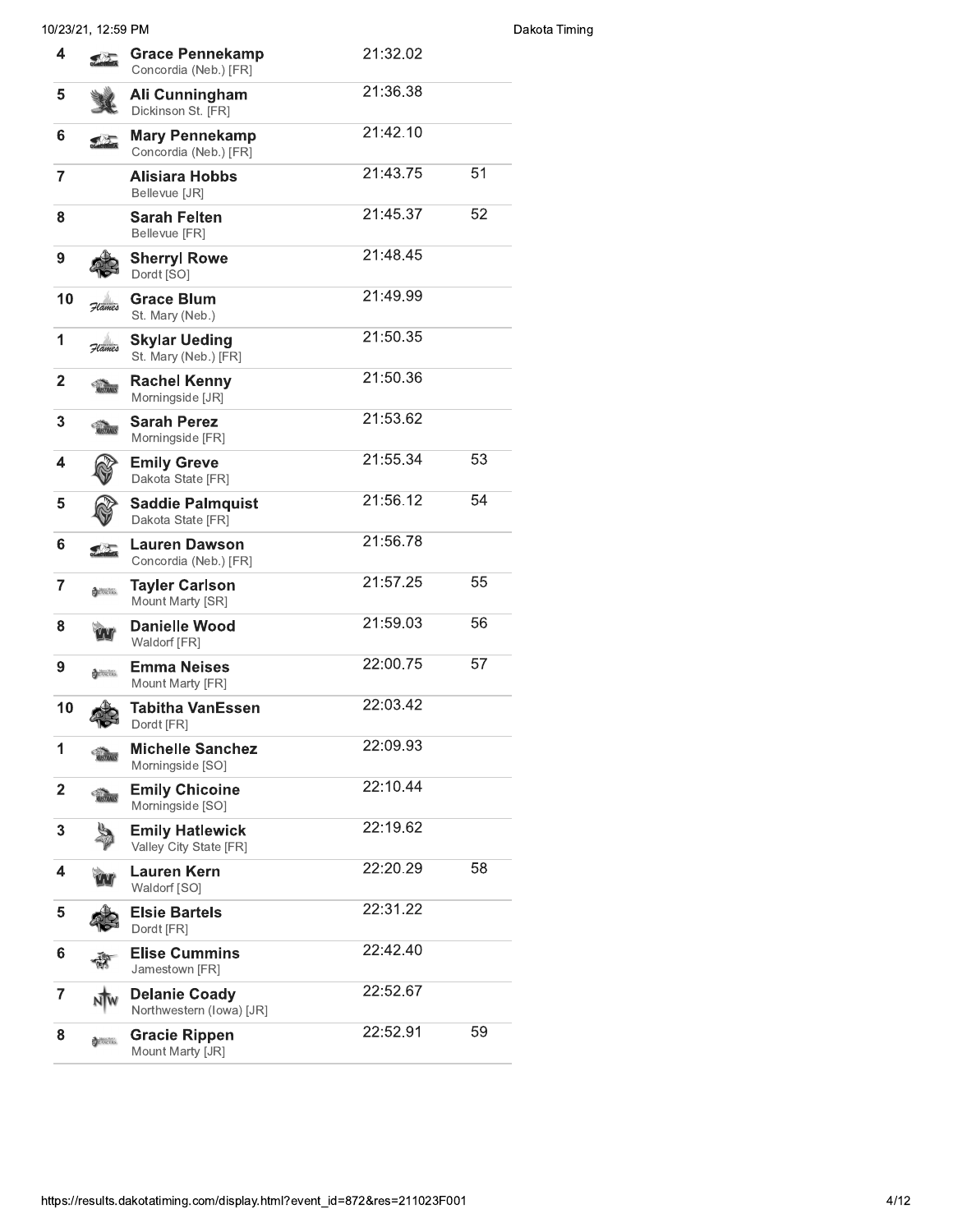|                         | 10/23/21, 12:59 PM          |                                                |          |    | Dakota Timing |
|-------------------------|-----------------------------|------------------------------------------------|----------|----|---------------|
| 9                       |                             | <b>Hannah Mundt</b><br>Concordia (Neb.) [SO]   | 22:57.35 |    |               |
| 10                      |                             | <b>Morgan Roberts</b><br>Morningside [SR]      | 23:02.62 |    |               |
| 1                       |                             | Linnea Clark<br>Dordt [SR]                     | 23:11.95 |    |               |
| $\mathbf 2$             |                             | <b>Paige Padavich</b><br>Morningside [FR]      | 23:13.17 |    |               |
| 3                       | Flames                      | <b>Kaylee Tonniges</b><br>St. Mary (Neb.)      | 23:13.29 |    |               |
| 4                       |                             | <b>Abigail Meier</b><br>Concordia (Neb.) [JR]  | 23:15.45 |    |               |
| 5                       | Flames                      | <b>Madeline Krause</b><br>St. Mary (Neb.)      | 23:19.82 |    |               |
| 6                       | LANCERS                     | <b>Leighton Mlady</b><br>Mount Marty [JR]      | 23:26.86 | 60 |               |
| 7                       | $\mathcal{L}_{\mathcal{L}}$ | <b>Peyton Gissler</b><br>Concordia (Neb.) [FR] | 23:30.37 |    |               |
| 8                       | <b>MUSTANIE</b>             | <b>Lydia Heald</b><br>Morningside [FR]         | 23:40.81 |    |               |
| 9                       |                             | <b>Jennifer Tallackson</b><br>Jamestown [FR]   | 23:43.47 |    |               |
| 10                      | Flames                      | <b>Chyna Delker</b><br>St. Mary (Neb.)         | 23:44.31 |    |               |
| 1                       |                             | Kiana Vereen<br>Briar Cliff [FR]               | 23:53.76 |    |               |
| $\mathbf{2}$            |                             | Gemma Jasso<br>Waldorf [SO]                    | 23:56.29 | 61 |               |
| 3                       |                             | Lexi Weber<br>Briar Cliff [FR]                 | 24:00.55 |    |               |
| 4                       | Flames                      | <b>Leah Schmidt</b><br>St. Mary (Neb.)         | 24:08.34 |    |               |
| 5                       | Flames                      | <b>Brooke Wigdahl</b><br>St. Mary (Neb.)       | 24:23.87 |    |               |
| 6                       |                             | <b>Abby Ervin</b><br>Northwestern (Iowa) [FR]  | 24:29.36 |    |               |
| 7                       |                             | <b>Mindy Barchenger</b><br>Waldorf [JR]        | 24:40.98 | 62 |               |
| 8                       |                             | <b>Cecelia Hemsworth</b><br>Waldorf [JR]       | 24:45.33 | 63 |               |
| 9                       | 【⑦                          | <b>Abigail Dawson</b><br>Concordia (Neb.) [SO] | 24:50.49 |    |               |
| 10                      |                             | <b>Malia Rolf</b><br>Concordia (Neb.) [FR]     | 24:50.51 |    |               |
| 1                       |                             | pluma pross<br>Briar Cliff [SO]                | 25:09.62 |    |               |
| $\overline{\mathbf{2}}$ |                             | Teresa Guzman<br>Briar Cliff [JR]              | 25:14.76 |    |               |
| 3                       |                             | Silje Kindseth<br>Jamestown [FR]               | 25:18.01 |    |               |
|                         |                             |                                                |          |    |               |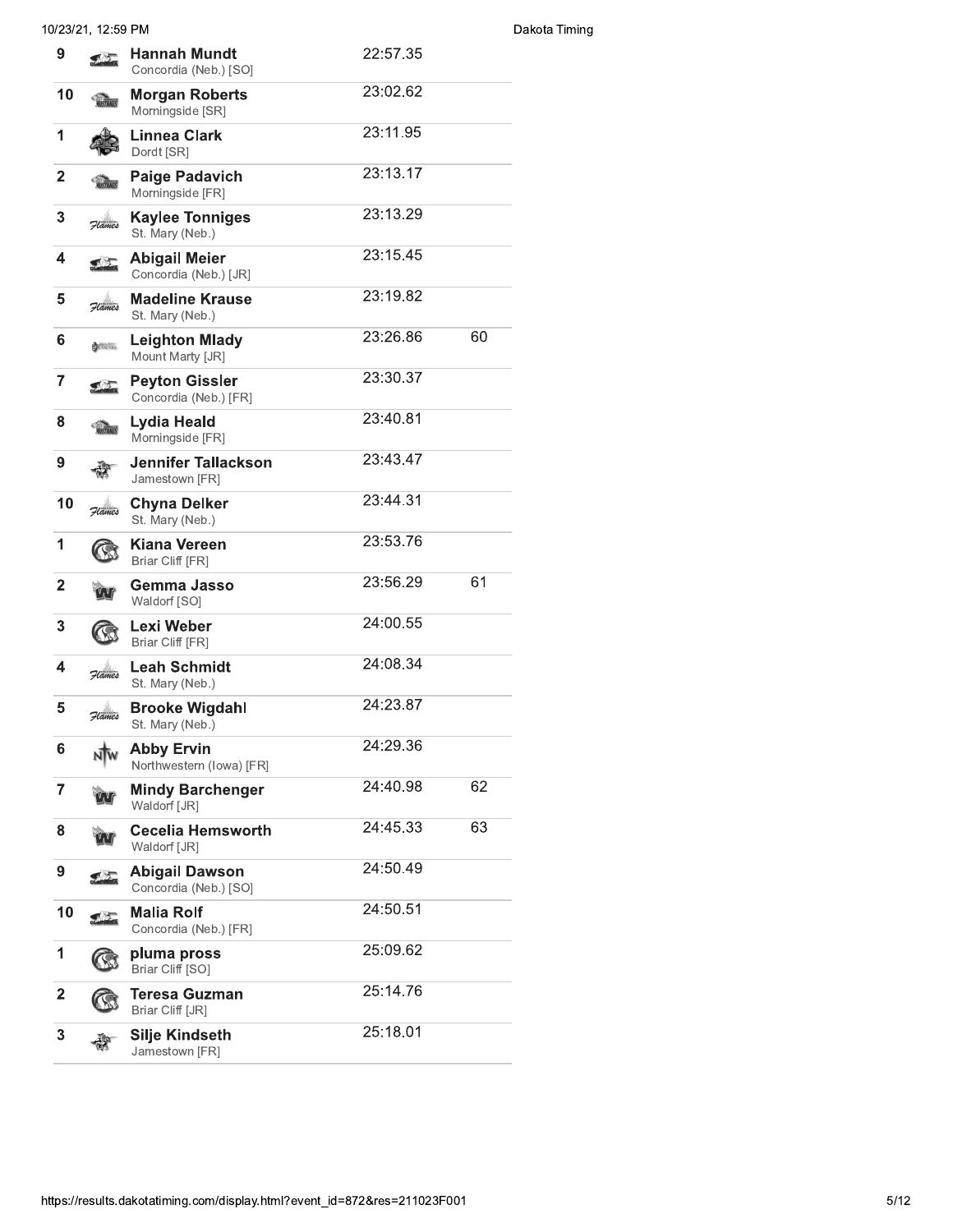|                | 10/23/21, 12:59 PM |                                                  |               |                |                    |
|----------------|--------------------|--------------------------------------------------|---------------|----------------|--------------------|
| 4              | Flames             | <b>Sophie Peck</b><br>St. Mary (Neb.) [FR]       | 26:10.79      |                |                    |
| 5              |                    | <b>Joplin Fink</b><br>Valley City State [FR]     | 27:00.04      |                |                    |
| 6              |                    | <b>Hayleigh Solano</b><br>Waldorf [JR]           | 27:14.43      |                | 64                 |
| $\overline{7}$ |                    | <b>Carmen Mata</b><br>Waldorf [JR]               | 27:50.13      |                |                    |
| 8              |                    | <b>Daisey Madora</b><br>Midland [FR]             | 28:25.34      |                |                    |
| 9              |                    | <b>Liberty Nordstrom</b><br>Morningside [FR]     | 29:14.26      |                |                    |
|                | <b>ATHLETE</b>     |                                                  | <b>FINALS</b> |                | <b>HEAT POINTS</b> |
| 1              |                    | Jessica Kampman<br>Dordt [SO]                    | 18:40.64      | 1              | 1                  |
| $\overline{2}$ |                    | Jo McKibben<br>Morningside [SR]                  | 18:50.28      | 1              | $\overline{2}$     |
| 3              |                    | <b>Morgan Marker</b><br>Northwestern (lowa) [SR] | 18:55.73      | 1              | 3                  |
| 4              |                    | <b>Eden Winslow</b><br>Dordt [SR]                | 18:58.19      | 1              | 4                  |
| 5              |                    | <b>Rylee Haecker</b><br>Concordia (Neb.) [FR]    | 19:03.49      | 1              | 5                  |
| 6              |                    | Jacia Christiansen<br>Dakota State [SR]          | 19:07.06      | 1              | 6                  |
| 7              |                    | <b>Kristine Honomichl</b><br>Morningside [JR]    | 19:11.02      | 1              | $\overline{7}$     |
| 8              |                    | <b>Margaret Myskowski</b><br>Dordt [SO]          | 19:11.12      | 1              | 8                  |
|                |                    | <b>Taylor Anema</b><br>Dordt [SO]                | 19:13.51      | 1              | 9                  |
| 10             | NW                 | <b>Katlyn Wiese</b><br>Northwestern (lowa) [SO]  | 19:18.93      | 1              | 10                 |
| 11             |                    | Anika Homan<br>Dordt [SO]                        | 19:24.45      | $\overline{2}$ | 11                 |
| 12             |                    | <b>Grace Timm</b><br>Dickinson St. [FR]          | 19:27.25      | $\overline{2}$ | 12                 |
| 13             |                    | Alexa Veldhuisen<br>Dordt [SR]                   | 19:27.29      | $\overline{2}$ | 13                 |
| 14             |                    | <b>Alexius Miller</b><br>Dickinson St. [SO]      | 19:27.90      | $\overline{2}$ | 14                 |
| 15             |                    | <b>Grace Reiman</b><br>Concordia (Neb.) [FR]     | 19:30.21      | $\overline{2}$ | 15                 |
| 16             |                    | <b>Bethany Ten Haken</b><br>Dordt [JR]           | 19:31.43      | $\overline{2}$ | 16                 |
| 17             |                    | Lucy Borkowski<br>Dordt [SO]                     | 19:33.86      | $\overline{2}$ |                    |
| 18             |                    | Keri Bauer<br>Concordia (Neb.) [FR]              | 19:37.78      | $\overline{2}$ | 17                 |
|                |                    |                                                  |               |                |                    |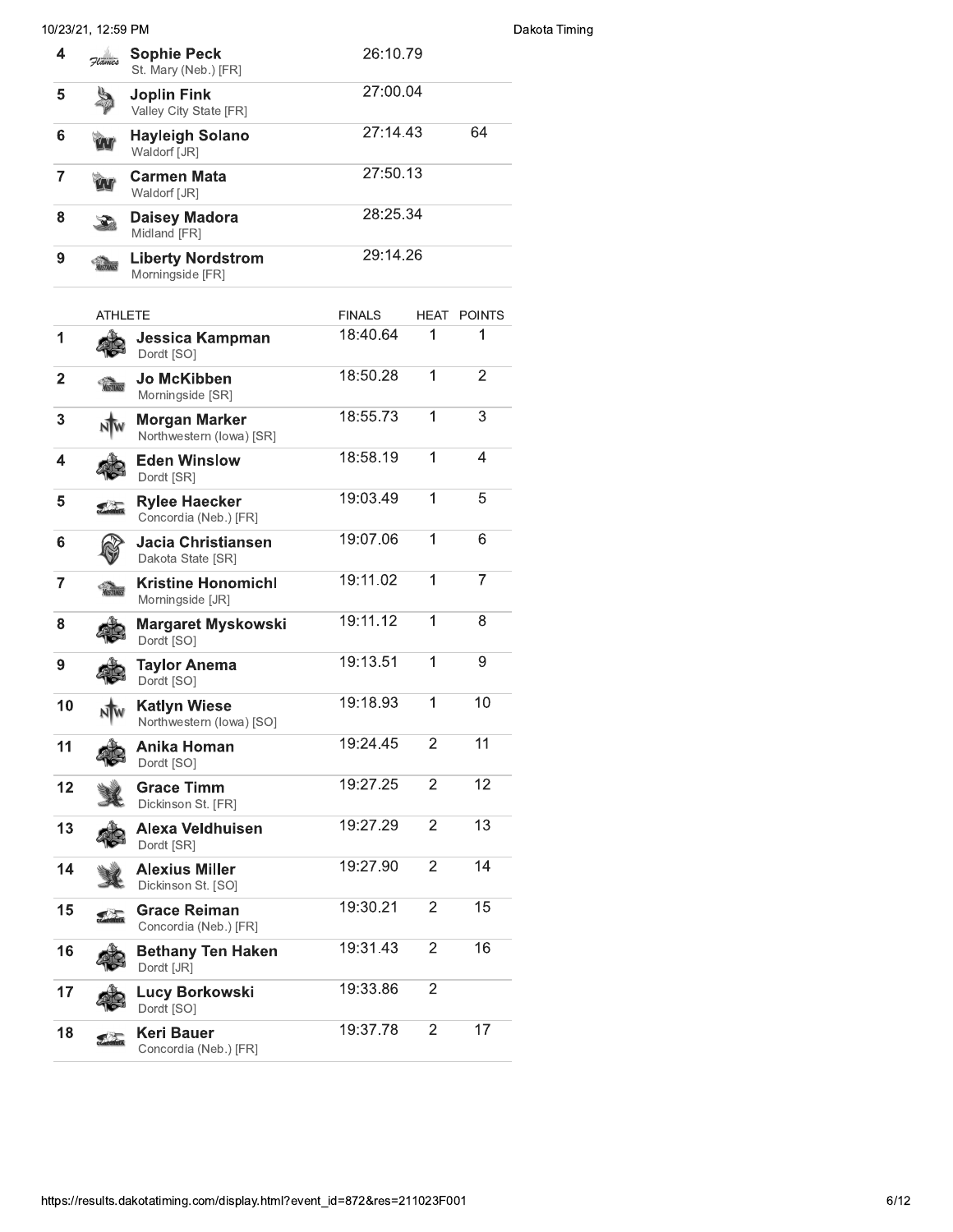|    | 10/23/21, 12:59 PM |                                                      |          |                |    |
|----|--------------------|------------------------------------------------------|----------|----------------|----|
| 19 |                    | Myia Johnson<br>Midland [SO]                         | 19:38.25 | 2              |    |
| 20 |                    | <b>Amie Martin</b><br>Concordia (Neb.) [SO]          | 19:40.00 | $\overline{2}$ | 18 |
| 21 |                    | <b>Madilynn Edwards</b><br>Midland [SO]              | 19:43.12 | 3              |    |
| 22 | Flames             | <b>Chloe Inhelder</b><br>St. Mary (Neb.)             | 19:43.45 | 3              | 19 |
| 23 |                    | <b>Madison Nelson</b><br>Bellevue [FR]               | 19:48.67 | 3              | 20 |
| 24 |                    | Rhaya Kaschinske<br>Concordia (Neb.) [FR]            | 19:53.70 | 3              | 21 |
| 25 |                    | Tenna Beel<br>Morningside [SR]                       | 19:57.99 | 3              | 22 |
| 26 |                    | Kaia Richmond<br>Concordia (Neb.) [FR]               | 19:59.74 | 3              | 23 |
| 27 |                    | Elyse Kuperus<br>Dordt [SR]                          | 20:00.95 | 3              |    |
| 28 |                    | <b>Jasmine Barnes</b><br>Valley City State [FR]      | 20:02.78 | 3              |    |
| 29 | Hames              | <b>Alyssa Burk</b><br>St. Mary (Neb.)                | 20:03.27 | 3              | 24 |
| 30 |                    | Kylahn Heritage<br>Concordia (Neb.) [SO]             | 20:09.12 | 3              | 25 |
| 31 |                    | <b>Greichaly Kaster</b><br>Dordt [JR]                | 20:11.75 | 4              |    |
| 32 |                    | <b>Whitney Minderhoud</b><br>Dordt [SO]              | 20:14.53 | 4              |    |
| 33 |                    | <b>Brenda Cheboi</b><br>Dordt [FR]                   | 20:15.98 | 4              |    |
| 34 |                    | <b>Mary Kate LeLoux</b><br>Dordt [SR]                | 20:16.96 | 4              |    |
| 35 |                    | <b>Jada Anderson</b><br>Dakota State [SO]            | 20:18.27 | 4              | 26 |
| 36 |                    | <b>Hallie Hemminway</b><br>Dickinson St. [FR]        | 20:19.64 | 4              | 27 |
| 37 |                    | <b>Tirzah Wittenberg</b><br>Northwestern (lowa) [SO] | 20:21.16 | 4              | 28 |
| 38 |                    | <b>Piper Perez</b><br>Dickinson St. [SO]             | 20:22.85 | 4              | 29 |
| 39 |                    | Abi DeLoach<br>Concordia (Neb.) [JR]                 | 20:26.07 | 4              |    |
| 40 | Flames             | <b>Emma Peck</b><br>St. Mary (Neb.)                  | 20:29.08 | 4              | 30 |
| 41 |                    | <b>Caitlin Alberts</b><br>Northwestern (lowa) [FR]   | 20:32.67 | 5              | 31 |
| 42 |                    | <b>Emma Haley</b><br>Northwestern (lowa) [FR]        | 20:32.81 | 5              | 32 |
| 43 |                    | <b>Katelyn Nix</b><br>Concordia (Neb.) [FR]          | 20:33.19 | 5              |    |
|    |                    |                                                      |          |                |    |

## Dakota Timing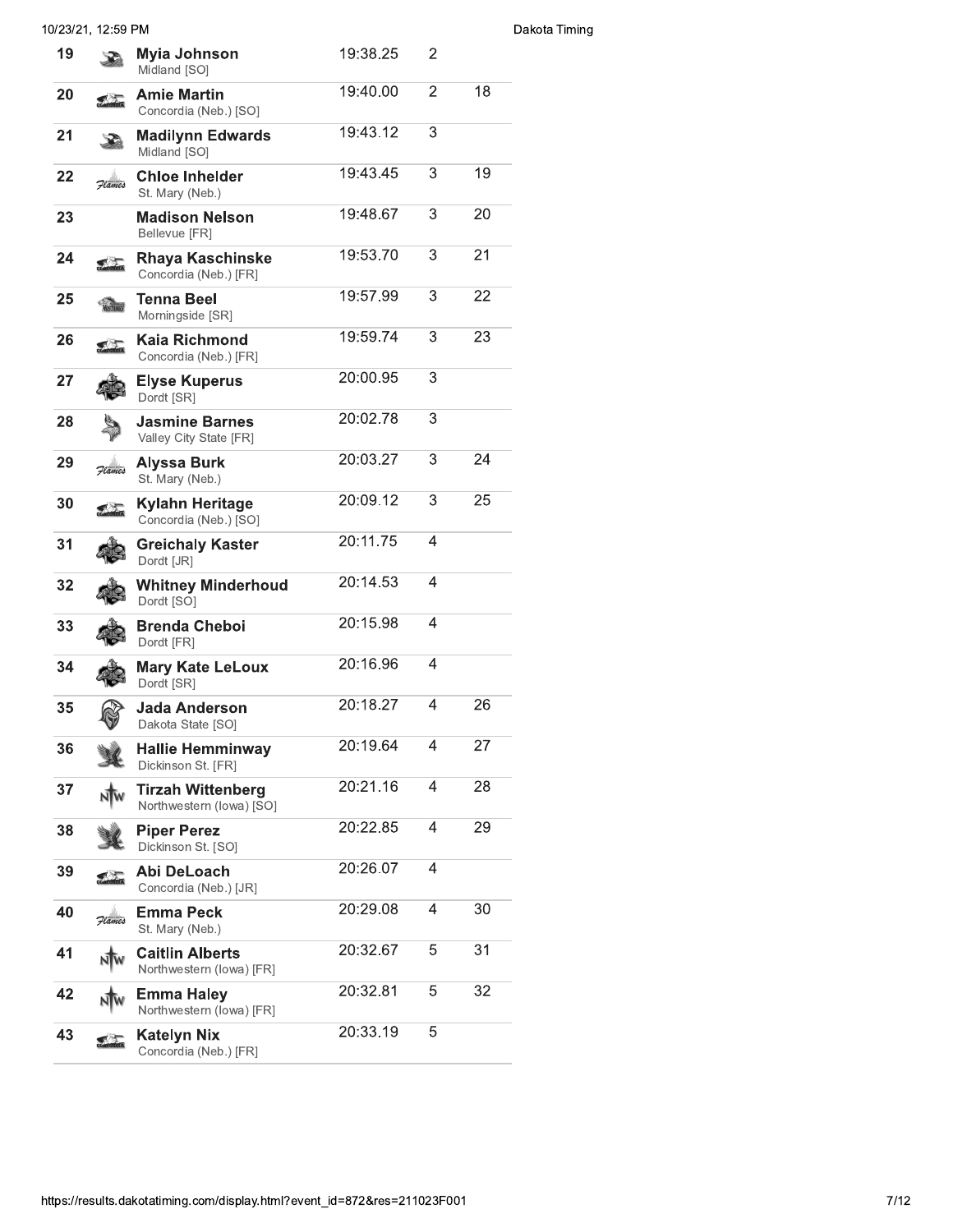|    | 10/23/21, 12:59 PM |                                                  |          |                |    | Dakota Timing |
|----|--------------------|--------------------------------------------------|----------|----------------|----|---------------|
| 44 |                    | <b>Sarah Griffis</b><br>Dickinson St. [SO]       | 20:37.40 | 5              | 33 |               |
| 45 |                    | <b>Courtney Wright</b><br>Concordia (Neb.) [FR]  | 20:39.54 | 5              |    |               |
| 46 |                    | <b>Lindsey Groen</b><br>Northwestern (lowa) [SR] | 20:39.86 | 5              | 34 |               |
| 47 | Flames             | <b>Maddie Coufal</b><br>St. Mary (Neb.)          | 20:40.94 | 5              | 35 |               |
| 48 |                    | <b>Zoey Stroop</b><br>Dickinson St. [FR]         | 20:46.53 | 5              | 36 |               |
| 49 |                    | Lorelei Hayden<br>Bellevue [SO]                  | 20:46.68 | 5              | 37 |               |
| 50 |                    | <b>Sydney Stiemsma</b><br>Dordt [SR]             | 20:47.88 | 5              |    |               |
| 51 | Flames             | Jocelyn Farhar<br>St. Mary (Neb.) [FR]           | 20:51.59 | 6              | 38 |               |
| 52 |                    | <b>Juliette Rios</b><br>Dakota State [SR]        | 20:53.27 | 6              | 39 |               |
| 53 |                    | Annika Brands<br>Dordt [SR]                      | 20:53.52 | 6              |    |               |
| 54 |                    | <b>Sarah Bosch</b><br>Morningside [JR]           | 20:54.37 | 6              | 40 |               |
| 55 |                    | Alexa Fredericksen<br>Dordt [SO]                 | 20:54.83 | 6              |    |               |
| 56 | Flames             | <b>Kelsey Musgjerd</b><br>St. Mary (Neb.)        | 20:56.70 | 6              | 41 |               |
| 57 |                    | <b>Monica Olson</b><br>Morningside [SO]          | 20:57.43 | 6              | 42 |               |
| 58 |                    | Julia Fehr<br>Northwestern (lowa) [FR]           | 20:59.60 | 6              | 43 |               |
| 59 |                    | <b>Haylie Oberlander</b><br>Dickinson St. [SO]   | 21:05.06 | 6              | 44 |               |
| 60 | $\mathbb{R}^d$     | <b>Kelly Kotsier</b><br>Dordt [JR]               | 21:06.92 | 6              |    |               |
| 61 |                    | <b>Paige Erbstoesser</b><br>Jamestown [FR]       | 21:09.44 | $\overline{7}$ |    |               |
| 62 |                    | <b>Rachel Barkema</b><br>Morningside [SR]        | 21:11.68 | 7              | 45 |               |
| 63 |                    | Tiana Schroeder<br>Dordt [SR]                    | 21:12.07 | 7              |    |               |
| 64 |                    | <b>Sadie Feucht</b><br>Dordt [FR]                | 21:13.16 | $\overline{7}$ |    |               |
| 65 |                    | <b>Hailey Louw</b><br>Northwestern (lowa) [SR]   | 21:14.96 | $\overline{7}$ |    |               |
| 66 |                    | <b>Taylor Sporrer</b><br>Morningside [SO]        | 21:15.96 | 7              | 46 |               |
| 67 | Flames             | <b>Autumn Simons</b><br>St. Mary (Neb.) [FR]     | 21:20.17 | 7              | 47 |               |
| 68 |                    | <b>Caroline Feig</b><br>Bellevue [JR]            | 21:21.86 | 7              | 48 |               |
|    |                    |                                                  |          |                |    |               |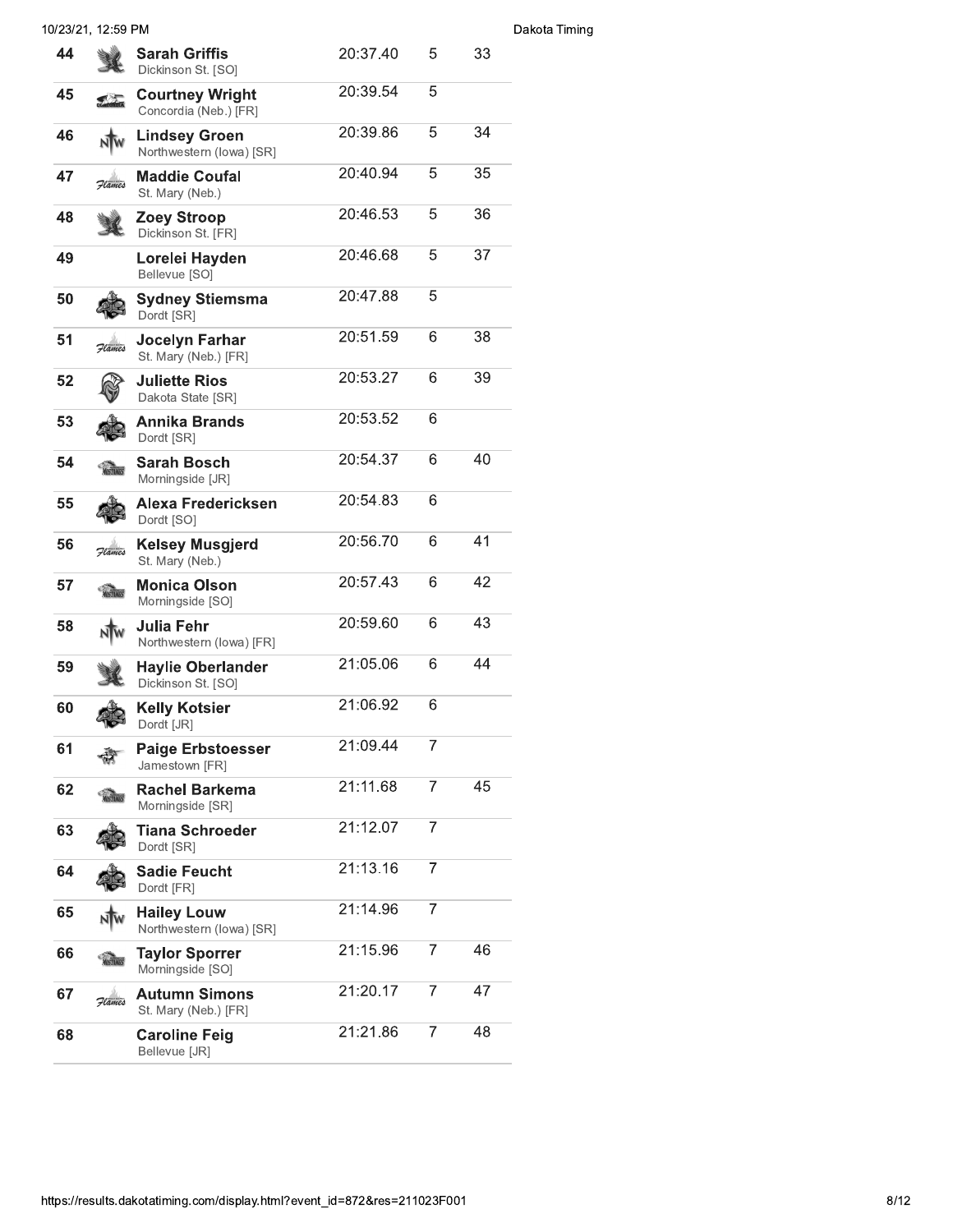|    | 10/23/21, 12:59 PM |                                                  |          |                  |    | Dakota Timing |
|----|--------------------|--------------------------------------------------|----------|------------------|----|---------------|
| 69 | <b>EL UNCERS</b>   | <b>Kiah Trainor</b><br>Mount Marty [SO]          | 21:22.05 | 7                | 49 |               |
| 70 | <b>Registra</b>    | <b>Grace Oberg</b><br>Concordia (Neb.) [FR]      | 21:23.33 | 7                |    |               |
| 71 |                    | Olivia Anderson<br>Northwestern (lowa) [FR]      | 21:24.02 | 8                |    |               |
| 72 |                    | <b>Aubrey Rathke</b><br>Concordia (Neb.) [FR]    | 21:29.38 | 8                |    |               |
| 73 |                    | <b>Alana Wickering</b><br>Waldorf [JR]           | 21:31.69 | 8                | 50 |               |
| 74 |                    | <b>Grace Pennekamp</b><br>Concordia (Neb.) [FR]  | 21:32.02 | 8                |    |               |
| 75 |                    | Ali Cunningham<br>Dickinson St. [FR]             | 21:36.38 | 8                |    |               |
| 76 | <b>SAG</b>         | <b>Mary Pennekamp</b><br>Concordia (Neb.) [FR]   | 21:42.10 | 8                |    |               |
| 77 |                    | <b>Alisiara Hobbs</b><br>Bellevue [JR]           | 21:43.75 | 8                | 51 |               |
| 78 |                    | <b>Sarah Felten</b><br>Bellevue [FR]             | 21:45.37 | 8                | 52 |               |
| 79 |                    | <b>Sherryl Rowe</b><br>Dordt [SO]                | 21:48.45 | 8                |    |               |
| 80 | Flames             | <b>Grace Blum</b><br>St. Mary (Neb.)             | 21:49.99 | 8                |    |               |
| 81 | Flames             | <b>Skylar Ueding</b><br>St. Mary (Neb.) [FR]     | 21:50.35 | 9                |    |               |
| 82 | <b>WUSTANES</b>    | <b>Rachel Kenny</b><br>Morningside [JR]          | 21:50.36 | 9                |    |               |
| 83 | <b>MUSTANES</b>    | <b>Sarah Perez</b><br>Morningside [FR]           | 21:53.62 | 9                |    |               |
| 84 |                    | <b>Emily Greve</b><br>Dakota State [FR]          | 21:55.34 | 9                | 53 |               |
| 85 |                    | <b>Saddie Palmquist</b><br>Dakota State [FR]     | 21:56.12 | 9                | 54 |               |
| 86 | <b>Signal</b>      | <b>Lauren Dawson</b><br>Concordia (Neb.) [FR]    | 21:56.78 | 9                |    |               |
| 87 | <b>EL UNCERS</b>   | <b>Tayler Carlson</b><br>Mount Marty [SR]        | 21:57.25 | 9                | 55 |               |
| 88 |                    | <b>Danielle Wood</b><br>Waldorf [FR]             | 21:59.03 | 9                | 56 |               |
| 89 | LUNCERS            | <b>Emma Neises</b><br>Mount Marty [FR]           | 22:00.75 | 9                | 57 |               |
| 90 |                    | Tabitha VanEssen<br>Dordt [FR]                   | 22:03.42 | $\boldsymbol{9}$ |    |               |
| 91 | <b>MUSTANES</b>    | <b>Michelle Sanchez</b><br>Morningside [SO]      | 22:09.93 | 10               |    |               |
| 92 | <b>MUSTANES</b>    | <b>Emily Chicoine</b><br>Morningside [SO]        | 22:10.44 | 10               |    |               |
| 93 |                    | <b>Emily Hatlewick</b><br>Valley City State [FR] | 22:19.62 | 10               |    |               |
|    |                    |                                                  |          |                  |    |               |

## https://results.dakotatiming.com/display.html?event\_id=872&res=211023F001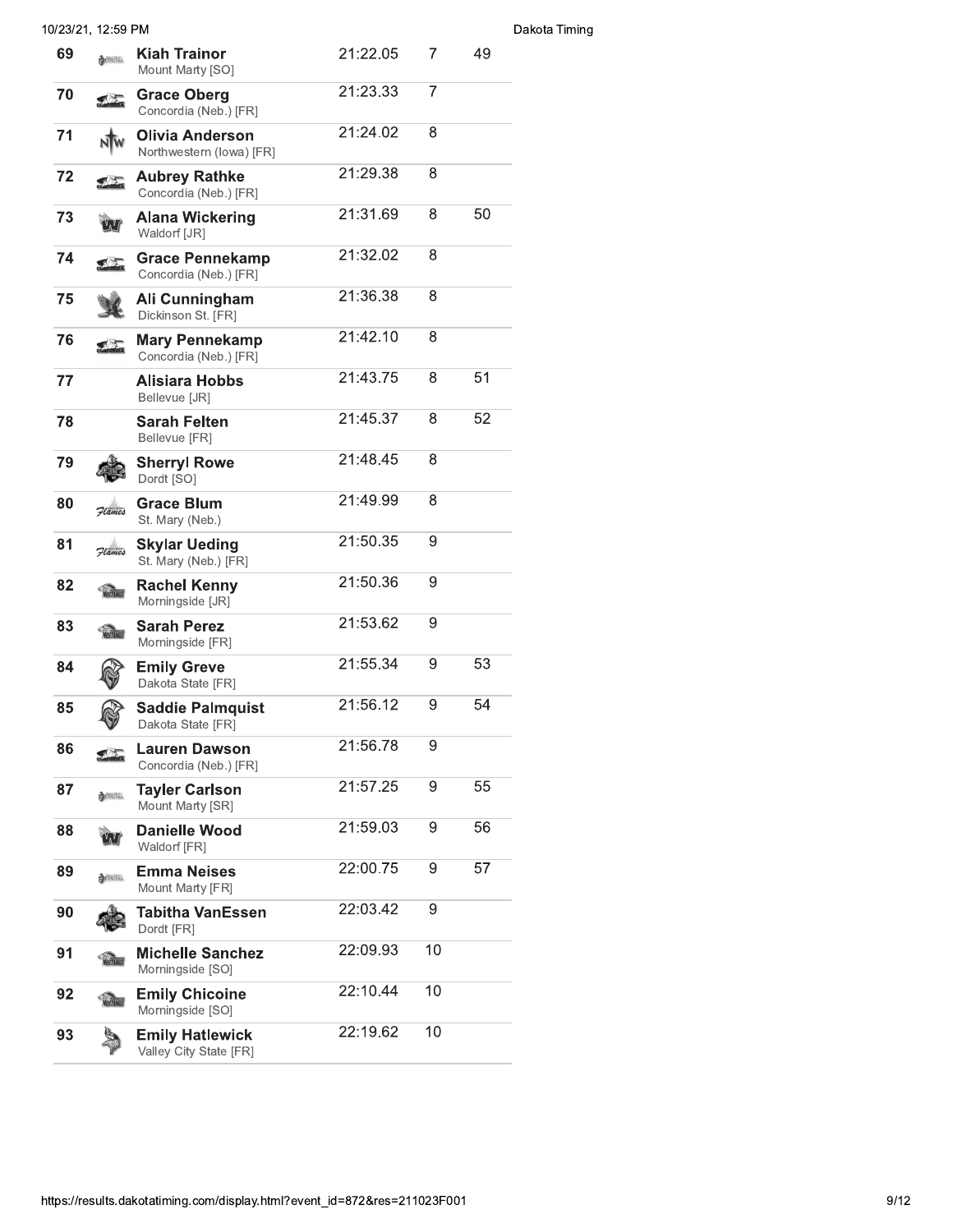|     | 10/23/21, 12:59 PM |                                                  |          |    |    |
|-----|--------------------|--------------------------------------------------|----------|----|----|
| 94  |                    | <b>Lauren Kern</b><br>Waldorf [SO]               | 22:20.29 | 10 | 58 |
| 95  |                    | <b>Elsie Bartels</b><br>Dordt [FR]               | 22:31.22 | 10 |    |
| 96  |                    | <b>Elise Cummins</b><br>Jamestown [FR]           | 22:42.40 | 10 |    |
| 97  |                    | <b>Delanie Coady</b><br>Northwestern (lowa) [JR] | 22:52.67 | 10 |    |
| 98  | <b>EL UNCERS</b>   | <b>Gracie Rippen</b><br>Mount Marty [JR]         | 22:52.91 | 10 | 59 |
| 99  | <u>ा प्र</u>       | <b>Hannah Mundt</b><br>Concordia (Neb.) [SO]     | 22:57.35 | 10 |    |
| 100 | <b>MUSTANES</b>    | <b>Morgan Roberts</b><br>Morningside [SR]        | 23:02.62 | 10 |    |
| 101 |                    | <b>Linnea Clark</b><br>Dordt [SR]                | 23:11.95 | 11 |    |
| 102 |                    | <b>Paige Padavich</b><br>Morningside [FR]        | 23:13.17 | 11 |    |
| 103 | Flames             | <b>Kaylee Tonniges</b><br>St. Mary (Neb.)        | 23:13.29 | 11 |    |
| 104 |                    | <b>Abigail Meier</b><br>Concordia (Neb.) [JR]    | 23:15.45 | 11 |    |
| 105 | Flames             | <b>Madeline Krause</b><br>St. Mary (Neb.)        | 23:19.82 | 11 |    |
| 106 | <b>EL UNCERS</b>   | <b>Leighton Mlady</b><br>Mount Marty [JR]        | 23:26.86 | 11 | 60 |
| 107 | 【法                 | <b>Peyton Gissler</b><br>Concordia (Neb.) [FR]   | 23:30.37 | 11 |    |
| 108 | STANG              | Lydia Heald<br>Morningside [FR]                  | 23:40.81 | 11 |    |
| 109 |                    | <b>Jennifer Tallackson</b><br>Jamestown [FR]     | 23:43.47 | 11 |    |
| 110 | Flames             | <b>Chyna Delker</b><br>St. Mary (Neb.)           | 23:44.31 | 11 |    |
| 111 |                    | Kiana Vereen<br>Briar Cliff [FR]                 | 23:53.76 | 12 |    |
| 112 |                    | Gemma Jasso<br>Waldorf [SO]                      | 23:56.29 | 12 | 61 |
| 113 |                    | Lexi Weber<br>Briar Cliff [FR]                   | 24:00.55 | 12 |    |
| 114 | Flames             | <b>Leah Schmidt</b><br>St. Mary (Neb.)           | 24:08.34 | 12 |    |
| 115 | Flames             | <b>Brooke Wigdahl</b><br>St. Mary (Neb.)         | 24:23.87 | 12 |    |
| 116 |                    | <b>Abby Ervin</b><br>Northwestern (lowa) [FR]    | 24:29.36 | 12 |    |
| 117 |                    | <b>Mindy Barchenger</b><br>Waldorf [JR]          | 24:40.98 | 12 | 62 |
| 118 |                    | <b>Cecelia Hemsworth</b><br>Waldorf [JR]         | 24:45.33 | 12 | 63 |
|     |                    |                                                  |          |    |    |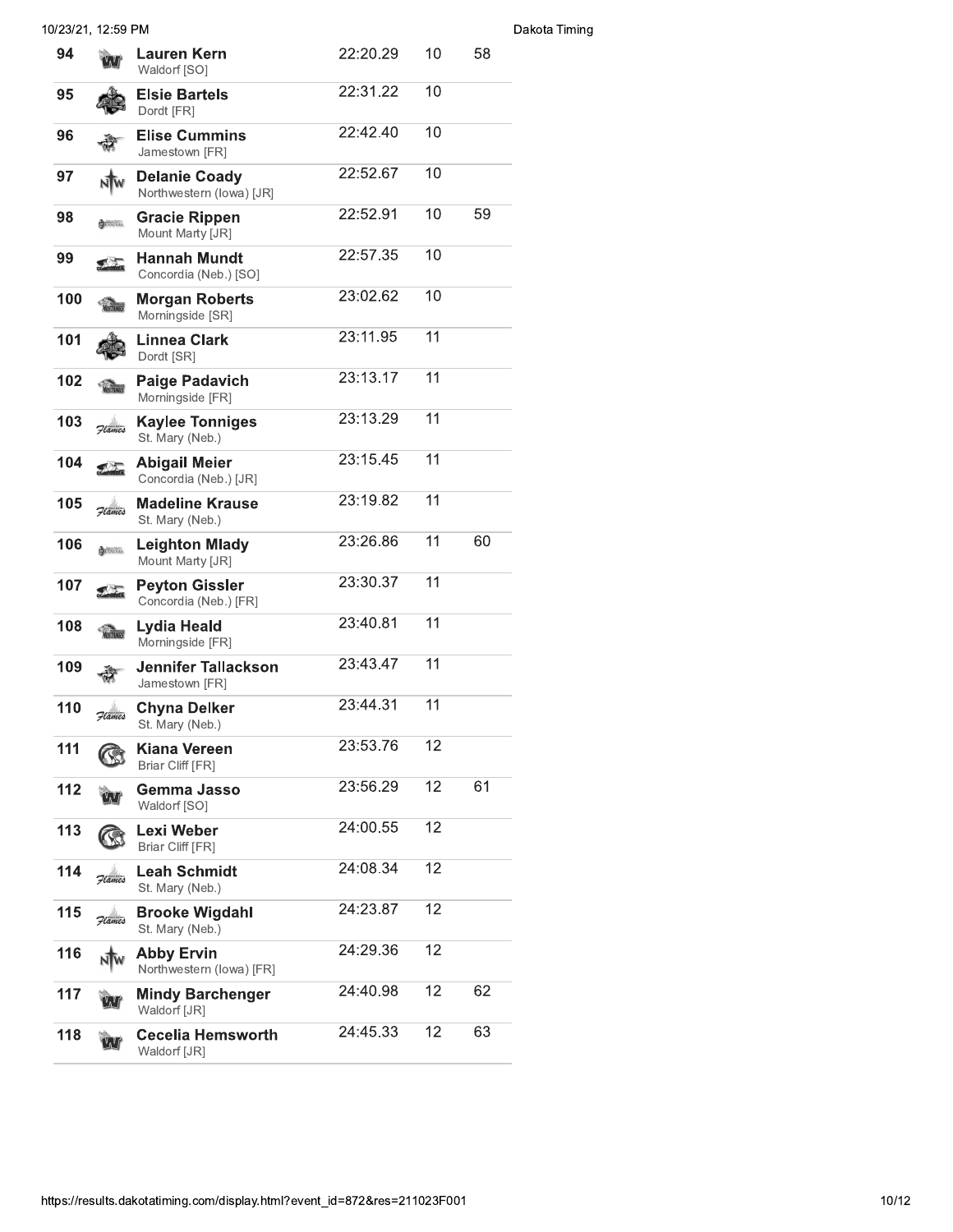|                | 10/23/21, 12:59 PM |                                                                     |                                                  |
|----------------|--------------------|---------------------------------------------------------------------|--------------------------------------------------|
| 119            |                    | <b>Abigail Dawson</b><br>Concordia (Neb.) [SO]                      | 12<br>24:50.49                                   |
| 120            |                    | <b>Malia Rolf</b><br>Concordia (Neb.) [FR]                          | 24:50.51<br>12                                   |
| 121            |                    | pluma pross<br>Briar Cliff [SO]                                     | 25:09.62<br>13                                   |
| 122            |                    | Teresa Guzman<br>Briar Cliff [JR]                                   | 25:14.76<br>13                                   |
| 123            |                    | <b>Silje Kindseth</b><br>Jamestown [FR]                             | 25:18.01<br>13                                   |
| 124            | Flames             | <b>Sophie Peck</b><br>St. Mary (Neb.) [FR]                          | 26:10.79<br>13                                   |
| 125            |                    | <b>Joplin Fink</b><br>Valley City State [FR]                        | 27:00.04<br>13                                   |
| 126            |                    | <b>Hayleigh Solano</b><br>Waldorf [JR]                              | 27:14.43<br>64<br>13                             |
| 127            |                    | <b>Carmen Mata</b><br>Waldorf [JR]                                  | 27:50.13<br>13                                   |
| 128            |                    | <b>Daisey Madora</b><br>Midland [FR]                                | 28:25.34<br>13                                   |
| 129            |                    | <b>Liberty Nordstrom</b><br>Morningside [FR]                        | 29:14.26<br>13                                   |
|                | <b>SCHOOL</b>      |                                                                     | $5 * 6 * 7 * 8 * 9$<br>Total 1<br>2<br>3<br>4    |
| 1              |                    | Dordt<br>Total Time: 1:35:27.91<br>Average: 19:05.59                | 33<br>$\overline{4}$<br>9 11 13 16 1 4<br>1<br>8 |
| $\overline{2}$ | 【公                 | Concordia (Neb.)<br>Total Time: 1:37:45.18<br>Average: 19:33.04     | 76<br>5 15 17 18 21 23 25 5 15                   |
| 3              |                    | Northwestern (lowa)<br>Total Time: 1:39:41.30<br>Average: 19:56.26  | 104 3 10 28 31 32 34 43 3 10                     |
| 4              |                    | Morningside<br>Total Time: 1:39:51.09<br>Average: 19:58.22          | 113 2 7 22 40 42 45 46 2 7                       |
| 5              |                    | <b>Dickinson St.</b><br>Total Time: 1:40:15.04<br>Average: 20:03.01 | 115 12 14 27 29 33 36 44 12 14                   |
| 6              | Flames             | St. Mary (Neb.)<br>Total Time: 1:41:48.33<br>Average: 20:21.67      | 146 19 24 30 35 38 41 47 19 24                   |
| $\overline{7}$ |                    | Dakota State<br>Total Time: 1:44:10.06<br>Average: 20:50.02         | 178 6 26 39 53 54 6 26 39 53                     |
| 8              |                    | <b>Bellevue</b><br>Total Time: 1:45:26.33<br>Average: 21:05.27      | 208 20 37 48 51 52 20 37 48 51                   |
| 9              | LANCERS            | <b>Mount Marty</b><br>Total Time: 1:51:39.82<br>Average: 22:19.97   | 280 49 55 57 59 60 49 55 57 59                   |
| 10             |                    | <b>Waldorf</b><br>Total Time: 1:54:28.28<br>Average: 22:53.66       | 287 50 56 58 61 62 63 64 50 56                   |

## akota Timing